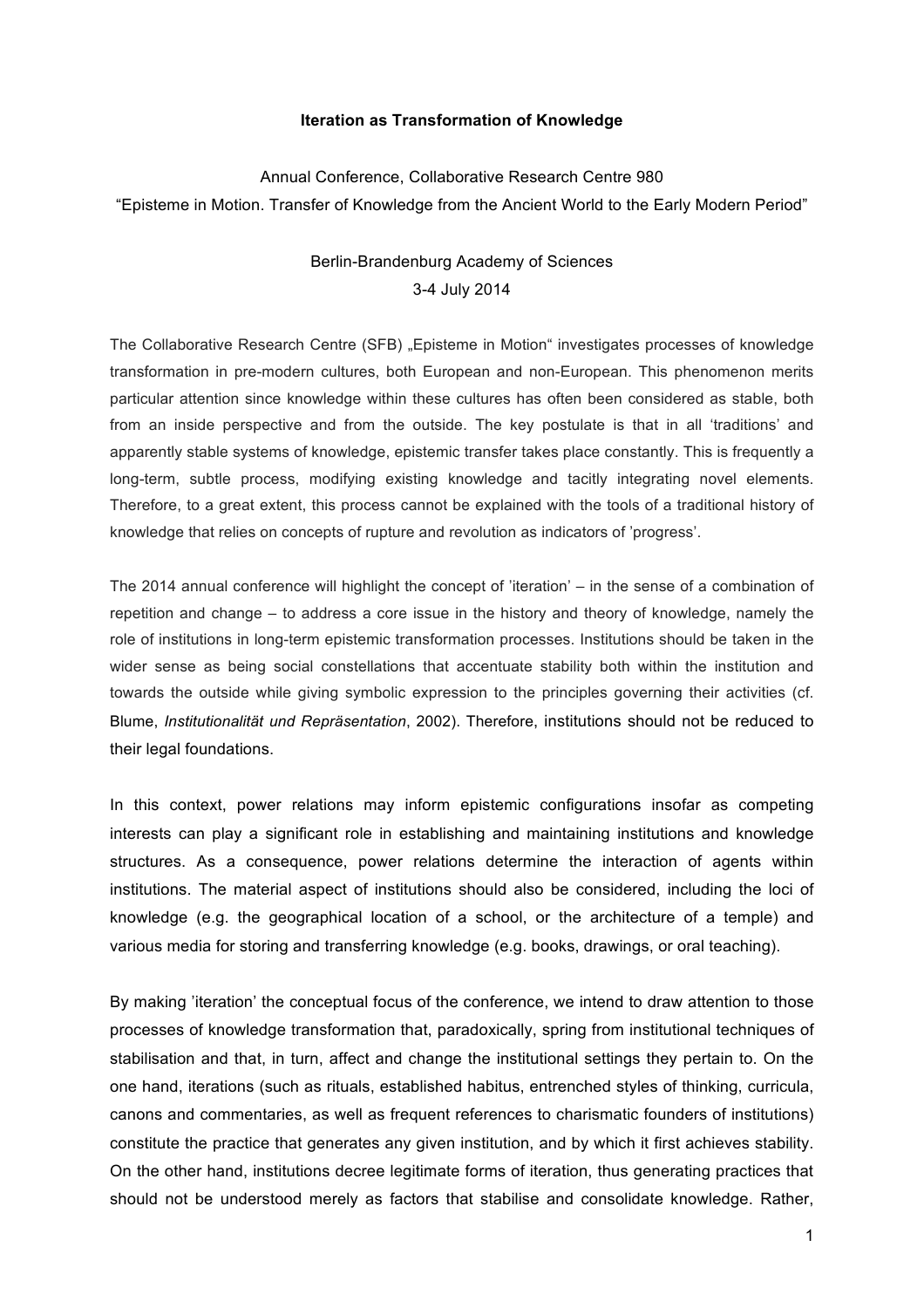they should be investigated as engines of transformative processes. After all, epistemic institutions (such as schools, universities, academies, libraries, artists' workshops, circles of scholars, ecclesiastical institutions, archives, etc.) depend on their relation to established knowledge structures, which, in turn, are enforced by them.

The conference will thus reflect on three factors of epistemic transformation: institutional grounding, the transmission of knowledge, and long-term epistemic practices. Knowledge transmission can occur *orally* and by mnemonic *internalisation*, as well as by *externalised* means (such as books, drawings, manuscripts, or papyri). From this viewpoint, the relation between orality and literacy is highly relevant, keeping in mind that the role of genre always has to be taken into account in the case of written transmission. The medium by which knowledge is transferred is to be considered as both a stabilising and a transforming factor. The uninterrupted and yet transformative production of model books in artists' workshops may be taken as a case in point.

In order to explore the interdependency of iterated practices, institutions and 'episteme in motion', participants are invited to present case studies form their disciplines with a view to the following issues in particular:

**1. Authority and canon:** Many knowledge institutions derive their legitimation from reference to an authoritative founder figure. Likewise, a canon (when understood as an institutional product) prescribes a corpus of sources or the work of a single author as the indispensable foundation of legitimate knowledge and consequently of all instruction and thinking. Nevertheless, the continuing reference to a source can also generate transfer mechanisms, as is documented e.g. in medieval commentary practices. Similarly, translation has always played an important part in shaping and transforming canons. Hence, issues of authority and canon are worth investigating in terms of the tension between stability and discontinuity.

**2. Teacher-student relationships** often involve teaching by doing, which could include physical or mental *exercitia*. At the same time, the curriculum underpins the teacher-student relationship as a non-personal form of knowledge transfer. In an institutional context, the establishing of a framework for the transmission of knowledge has a systematising and organising function as well as a prescriptive one. It shapes, transmits, and safeguards a group's way of thinking. In the context of instruction, just as in that of religious initiation, institutionalisation and canonisation are often legitimised by rituals and even claims to sacrality.

**3. Legitimation and subversion:** The position of institutions is always precarious insofar as they depend on the recognition of their status. Iterative practices serve to hedge against problems of justification, recognition and validity. Furthermore, institutions have a special relationship with